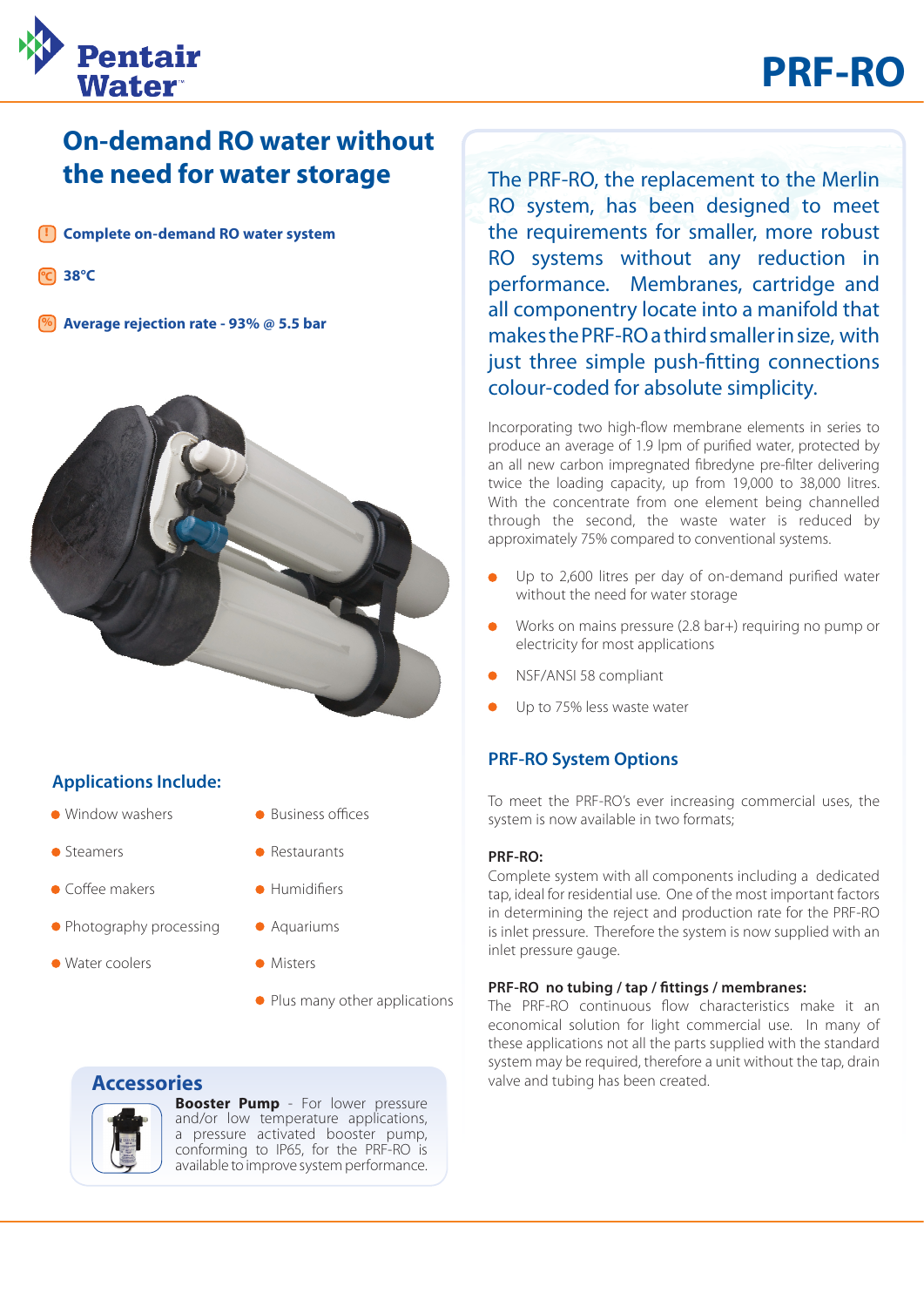

# **PRF-RO Technical Data**

## **System Comparison**

|                                      | <b>PRF-RO</b> | <b>Standard RO</b>                                                                                                                       |
|--------------------------------------|---------------|------------------------------------------------------------------------------------------------------------------------------------------|
| <b>Average Daily Production Rate</b> | $2,600$ lpd   | 37.9-189 lpd                                                                                                                             |
| Water Storage Tank                   | Optional      | Integral part of system                                                                                                                  |
| System Efficiency*                   | 22.7%         | As little as 5%                                                                                                                          |
|                                      |               | * Efficiency rating is identical to recovery rating when the system is tested without a storage tank or when a storage tank is bypassed. |

### **Minimum and Maximum Operating Conditions**

| Condition**              | <b>Minimum</b>    | <b>Maximum</b>        |
|--------------------------|-------------------|-----------------------|
| <b>Inlet Pressure</b>    | 2.76 bar (40 psi) | 5.52 bar (80 psi)     |
| <b>Inlet Temperature</b> | 4.44°C (40°F)     | 37.78°C (100°F)       |
| Inlet TDS                | 50 mg/L           | 2,000 mg/L            |
| <b>Inlet Hardness</b>    |                   | 171 mg/L - (10 grain) |
| <b>Inlet Chlorine</b>    | -                 | $1.0$ mg/L            |
| Inlet Iron               |                   | $0.1$ mg/L            |
| <b>Inlet Manganese</b>   |                   | $0.05$ mg/L           |

\*\*System is designed for use on potable water sources only.

### **Tubing/Fitting Dimensions**

| Inlet Tubing                           | 4f    |
|----------------------------------------|-------|
| <b>Concentrate Tubing</b>              | 4f    |
| Permeate Tubing                        | 4f    |
| Drain Tubing (for airgap installation) | 3f    |
| <b>Drain Connection</b>                | 3/8'' |
| Carbon Post-Filter                     | 3/8'' |

4 feet of 1/2" natural tubing 4 feet of 3%" black tubing 4 feet of 3%" blue tubing 3 feet of  $\frac{1}{2}$ " red tubing 3%" quick disconnect fittings

#### **Inlet Connectors**

mm

mm

PRF-RO Feed Tee 15mm x 15mm x 15mm x 15mm x 15mm x 16mm x 16mm x 12" with stop valve (optional accessory - not included)

#### **Filter/Membrane Performance Specifications µ**

| <b>Filter Type</b>                  | Length $'$ ) | Diameter(") | <b>Flow Rate***</b> | <b>Average Life</b>        |
|-------------------------------------|--------------|-------------|---------------------|----------------------------|
| Carbon Pre-Filter                   | 70           | 2 g         | 14 2 I PM.          | 6-12 months, 38,000 litres |
| RO Element                          | 18 75.       | 3.16        | 0.95 LPM            | 2-4 years                  |
| Carbon Post-Filter                  | 10.0         | 20          | $28$ IPM            | 6-12 months                |
| *** Based on internal testing data. |              |             |                     |                            |

#### **Performance - Flow Rate Characteristics\*\*\*\*** !